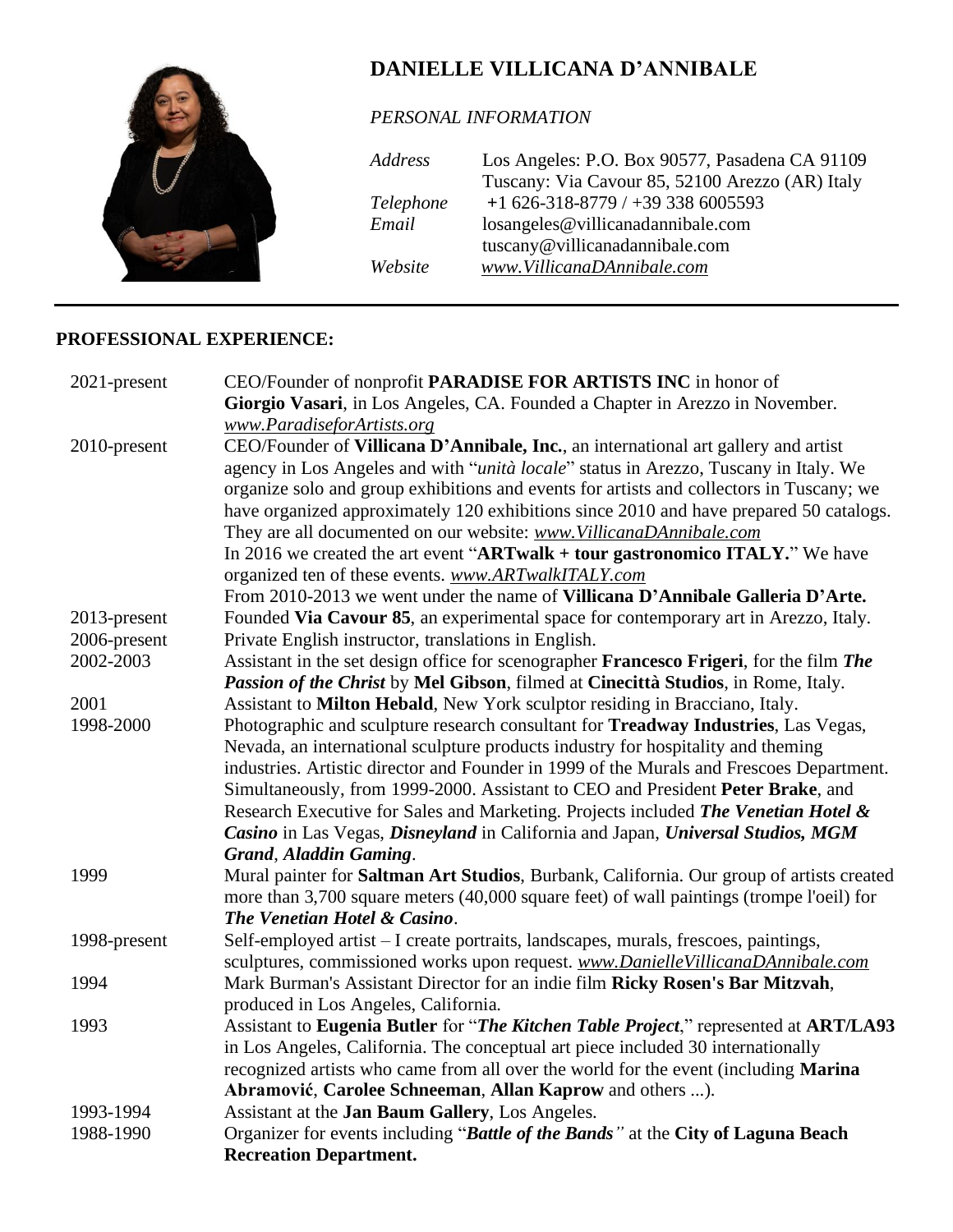+1 626-318-8779 [losangeles@villicanadannibale.com](mailto:losangeles@villicanadannibale.com) *[www.VillicanaDAnnibale.com](http://www.villicanadannibale.com/)*

 $\_$  , and the contribution of the contribution of the contribution of the contribution of the contribution of  $\mathcal{L}$ 

#### **EDUCATION:**

| 2021            | Painting Class with Master artist Carlo Lanini in Poppi, Tuscany, Italy.         |
|-----------------|----------------------------------------------------------------------------------|
| 2012-2015, 2021 | Art history classes at Centro Studi Storico Artistici by Art Historian Dr.       |
|                 | Liletta Fornasari.                                                               |
| 2011            | Art history class with by Art Historian Dr. Daniela Meli.                        |
| 2009            | Diploma in teaching as a Foreign Language, Bridge TEFL,                          |
|                 | Certificate Nº TO0009201.                                                        |
| 2008            | Scagliola workshop with Maestro Alessandro Bianchi of Bianco Bianchi,            |
|                 | Pontassieve, Italy.                                                              |
| 2006-2007       | Università Degli Studi di Firenze (University of Florence), Faculty of           |
|                 | Science and Mathematics, Physics and Natural Sciences. Biology.                  |
| 2003-2005       | C.E.R. Tutto per la Ceramica, Rome, Italy. Throwing at the wheel and             |
|                 | Orvieto decoration with Master <b>Paolo Velluti</b> and others.                  |
| 2001-2004       | Accademia di Belle Arti di Roma (Academy of Fine Arts in Rome),                  |
|                 | diploma received in 2005 with highest honors (110 e lodi).                       |
| 2002            | Il Laboratorio per Affresco di Leonetto Tintori, Prato, Italy. Course in         |
|                 | mural and fresco painting.                                                       |
| 1999-2001       | Private instruction at Themescape with Enrique Vidal, Chino, California.         |
| 1998            | Painting class at the Eva Margueriette Art Studio, Pasadena, California.         |
| 1998            | Il Laboratorio per Affresco di Leonetto Tintori, Prato, Italy. Year course       |
|                 | in mural and fresco painting.                                                    |
| 1997-1998       | Accademia di Belle Arti Firenze (Academy of Fine Arts in Florence),              |
|                 | Painting.                                                                        |
| 1996-1997       | Private instruction with Master Florentine artist Silvestro Pistolesi, Florence, |
|                 | Italy. Classical drawing and painting.                                           |
| 1996            | The Florence Academy, Daniel Graves, Florence, Italy. Figurative and             |
|                 | still-life painting.                                                             |
| 1994-98         | Art history lessons with Architect Andrea Canèpele, Florence, Italy.             |
| 1994-1996       | Charles Cecil Studios, Florence, Italy. Figurative drawing and painting,         |
|                 | classical portraiture, still-life painting.                                      |
| 1994            | B.A. Occidental College, Los Angeles, California. Art history, Visual Arts.      |
|                 | (Minor in French and Theatre).                                                   |

#### **EXHIBITIONS & PROJECTS ORGANIZED AND CURATED:**

• "*VILLICANA D'ANNIBALE The straight road made us find ourselves in that of Poppi, taking us to Palazzo Giorgi & Celebrating 10 years of contemporary art since 2010"*, Palazzo Giorgi, Poppi, November 13 - January 9, 2022.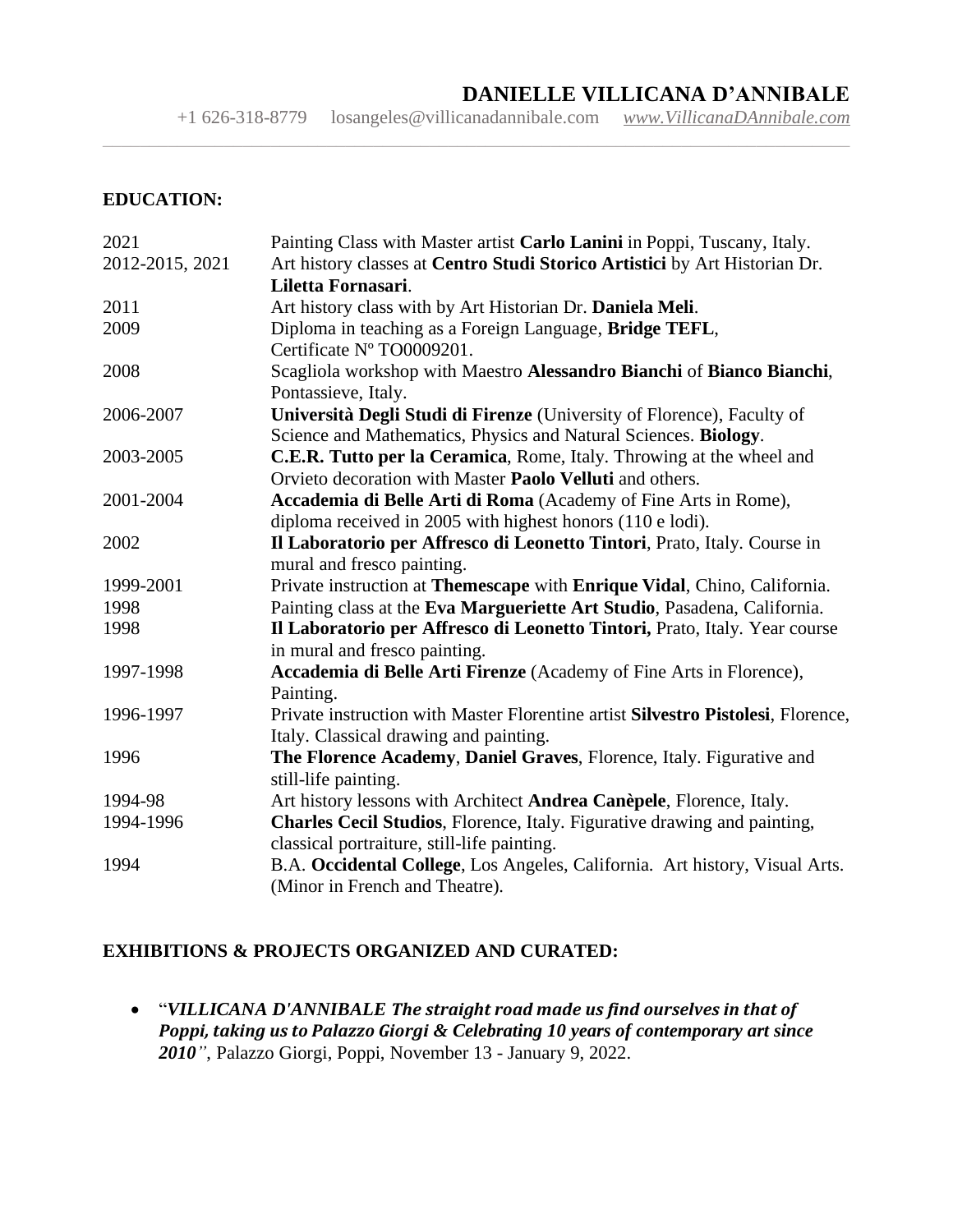+1 626-318-8779 [losangeles@villicanadannibale.com](mailto:losangeles@villicanadannibale.com) *[www.VillicanaDAnnibale.com](http://www.villicanadannibale.com/)*

• "*ARTwalk + gastronomic tour ITALY: In the middle of the VIA CAVOUR walk we found ourselves in a LUMINOUS group exhibition & Celebrating 10 years of contemporary art since 2010"*, Villicana D'Annibale, Inc., September 14 - October 2, 2021.

- "*ARTwalk + gastronomic tour ITALY: I dream of a Midsummer group exhibition & Celebrating 10 years of contemporary art since 2010"*, Villicana D'Annibale, Inc., July 21 - August 7, 2021.
- "*ARTwalk + gastronomic tour ITALY: Fiori dal Mal & Celebrating 10 years of contemporary art since 2010*,*"* Villicana D'Annibale, Inc., June 24 - July 14, 2021.
- "*Carlo Fontana: Dulcis in Fundo*, Villicana D'Annibale, Inc., October 25 November 4, 2020.
- "*Carlo Lanini: Only figures and flowers ... but not only paintings*,*"* Villicana D'Annibale, Inc., October 10 - 22, 2020.
- "*Nino Barone: Beyond the Mark, Beyond the Color*,*"* Villicana D'Annibale, Inc., September 26 - October 7, 2020.
- "*Daniele Alfani: From the 70s to Coronavirus*,*"* Villicana D'Annibale, Inc., September 12 - September 23, 2020.
- "*Lucio Meacci: Curves and colors in search of harmony,"* Villicana D'Annibale, Inc., August 28 - September 9, 2020.
- "*AND THE STORY CONTINUES ... Group exhibition*,*"* Villicana D'Annibale, Inc., October 30 -November 14, 2019.
- "*Pippo Cosenza & Achille Quadrini: Gesture and material*,*"* Villicana D'Annibale, Inc., September 21 - October 7, 2018.
- "*Sabrina Livi: Above the sky & Linda Storm: The feminine almighty*,*"* Villicana D'Annibale, Inc., August 30 - September 15, 2018.
- "*Carlo Fontana: Welcome...summer!"* Villicana D'Annibale, Inc., June 22 July 14, 2018.
- "*The Four Graces: Susan Gesundheit, Jan Handtmann, Caryl Levy Ruth Weisberg*,*"* Villicana D'Annibale, Inc., May 9 - May 22, 2018.
- "*Ruth Weisberg: Waiting*,*"* Villicana D'Annibale, Inc., April 24 May 6, 2018.
- "*ARTwalk + gastronomic tour Arezzo: Happy Birthday Michelangelo!"* Villicana D'Annibale, Inc., March 13 - March 25, 2018.
- "*ARTwalk + gastronomic tour Arezzo: Ready or Made?"* Villicana D'Annibale, Inc., November 2 -December 3, 2017.
- "*ARTwalk + gastronomic tour Arezzo: Ready or Made?"* Villicana D'Annibale, Inc., November 1 - November 19, 2017.
- "*Alejandra Sandoval: Oltre tempo, El tiempo, Il tempo, Time, Le temps, O tempo*,*"* Villicana D'Annibale, Inc., October 14 - October 26, 2017.
- "*Ana Taberna: Peace and Order*,*"* Villicana D'Annibale, Inc., September 29 October 11, 2017.
- "*Maria Bidini: Subtle intimacy*,*"* Villicana D'Annibale, Inc., May 25 June 6, 2017.
- "*Susan Moss: Homage to color*,*"* Villicana D'Annibale, Inc., May 5 May 20, 2017.
- "*Enzo Gambelli: Between aesthetics of transience and contemporary archeology*,*"* Villicana D'Annibale, Inc., April 2 - April 22, 2017.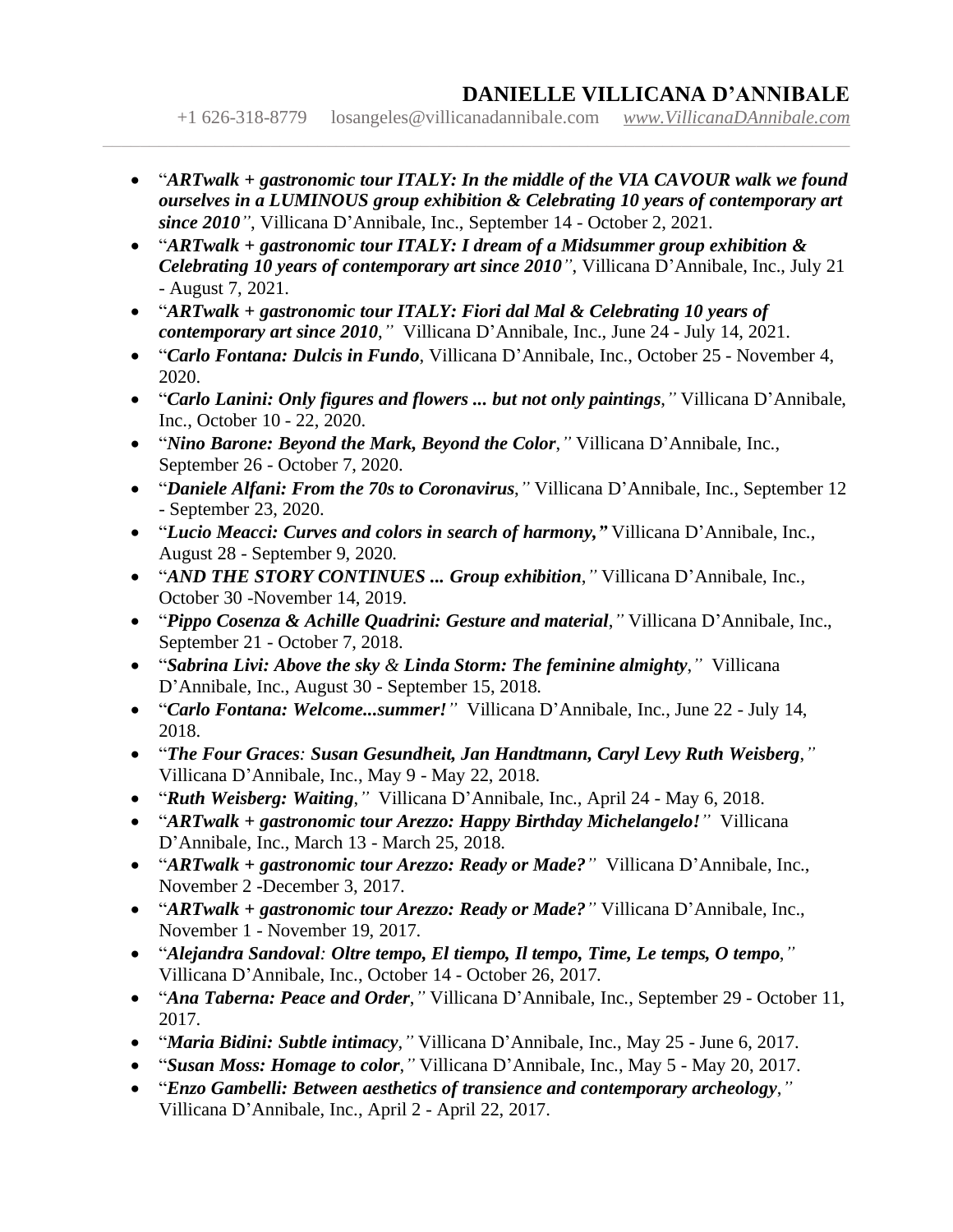+1 626-318-8779 [losangeles@villicanadannibale.com](mailto:losangeles@villicanadannibale.com) *[www.VillicanaDAnnibale.com](http://www.villicanadannibale.com/)*

• "*Walter Erra Hubert: Studies from the breathing in the void series*,*"* Lu.C.C.A. Museum (Organized in collaboration with Villicana D'Annibale, Inc.), March 31 - April 23, 2017.

- "*Giuseppe Ciccia: Visualegestuale Dialogando con Piero*,*"* Villicana D'Annibale, Inc., December 18, 2016 - January 14, 2017.
- "*Dina Cangi: Homage to Einstein*,*"* Villicana D'Annibale, Inc., November 19 December 14, 2016.
- "*Walter Erra Hubert: Studies from the breathing in the void series*,*"* Villicana D'Annibale, Inc., November 4 - November 16, 2016.
- "*Gustavo Maestre: Beyond*,*"* Villicana D'Annibale, Inc., October 15 October 26, 2016.
- "*ARTwalk + gastronomic tour Arezzo #4: Leonetto Tintori - A Life for Art: Artist and Restorer*,*"* Villicana D'Annibale, Inc., September 13 - October 12, 2016.
- "*Dario Polvani painting Alfiero Coleschi sculpture: Forms in Liberty*,*"* Villicana D'Annibale, Inc., August 26 - September 10, 2016.
- "*ARTwalk + gastronomic tour Arezzo #3: Pasquale Marzelli - Suburbs*,*"* Villicana D'Annibale, Inc., July 12, 2016.
- "*Pasquale Marzelli: Suburbs*,*"* Villicana D'Annibale, Inc., July 12 July 23, 2016.
- "*ARTwalk + gastronomic tour Arezzo #2: An equestrian monument for Giorgio Vasari*,*"* Villicana D'Annibale, Inc., June 14, 2016.
- "*Christopher Slatoff: Finding the True Cross, a sculptor's dialogue with Italy, bronze and Arezzo*,*"* Villicana D'Annibale, Inc., June 14 - July 9, 2016.
- "*Carmelo Lombardo: Southerner two steps from Piero*,*"* Villicana D'Annibale, Inc., May 27 - June 11, 2016.
- "*ARTwalk + gastronomic tour Arezzo #1: WEAVING AREZZO*,*"* Villicana D'Annibale, Inc., May 10, 2016.
- "*Giustino Caposciutti: WEAVING XbeXreuniteXconnectXloveXreviveXrebirth…,"* Villicana D'Annibale, Inc., April 23 - May 21, 2016.
- "*750 years between Inferno and Paradiso passing through Purgatorio: Two group exhibitions of painting and sculpture in honor of Dante Alighieri*,*"* Via Cavour 85, September 19 - October 1, 2015.
- "*750 years between Inferno and Paradiso passing through Purgatorio: Two group exhibitions of painting and sculpture in honor of Dante Alighieri*,*"* Via Cavour 85, September 5 - September 17, 2015.
- "*Silvestro Pistolesi: Notes of summer*,*"* Via Cavour 85, July 12, 2015.
- "*Assaggi: Celebrating 75 exhibits since 2010*,*"* Via Cavour 85, July 10 September 3, 2015.
- "*Hotel Badia di Pomaio: Group Exhibition*,*"* Via Cavour 85, June 21, 2015.
- "*Pinque Clark: Life Happens*,*"* Via Cavour 85, June 13 June 26, 2015.
- "*Maurizio Laurenti: In the drifts of the Infinite*,*"* Via Cavour 85, May 30 June 11, 2015.
- "*VOL ARTE*,*"* Via Cavour 85, May 10 May 23, 2015.
- "*Roberto Meschini: Allegory against the current*,*"* Via Cavour 85, April 25 May 7, 2015.
- "*Antonio Ciccone & Luigi Falai: Homage to Pietro Annigoni II*,*"* Via Cavour 85, April 12 - April 23, 2015.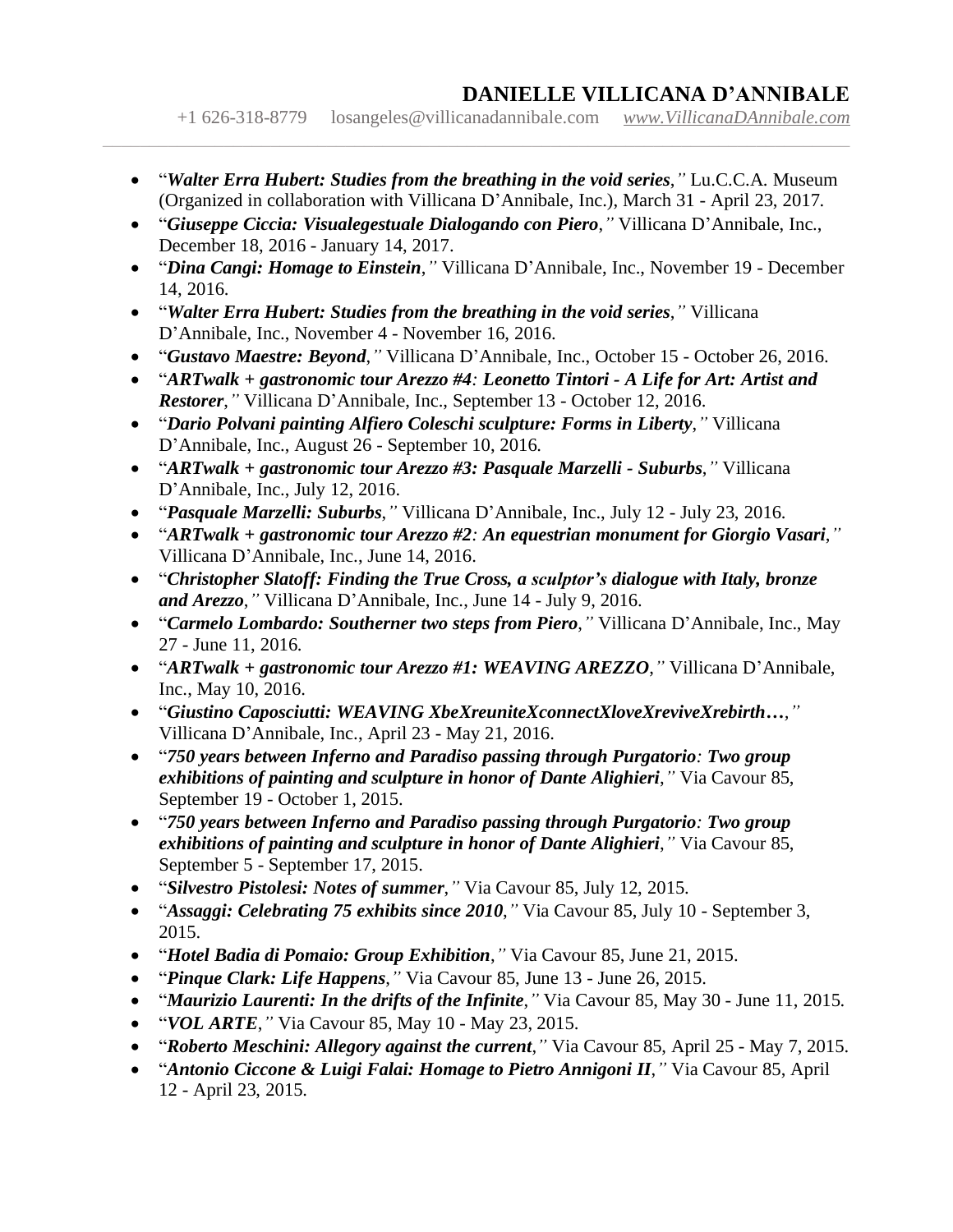+1 626-318-8779 [losangeles@villicanadannibale.com](mailto:losangeles@villicanadannibale.com) *[www.VillicanaDAnnibale.com](http://www.villicanadannibale.com/)*

• "*Federico Bambini: Travel Notes of a special boy and an Art Therapist*,*"* Via Cavour 85, February 28 - March 14, 2015.

- "*for the LOVE of ...photography, painting & sculpture: Two group exhibitions in honor of ALFRED STIEGLITZ*,*"* Via Cavour 85, December 5 - December 16, 2014.
- "*for the LOVE of ... photography, painting & sculpture: Two group exhibitions in honor of ALFRED STIEGLITZ*,*"* Via Cavour 85, November 23 - December 3, 2014.
- "*Adele Lo Feudo (ALF): It doesn't end here!"* November 7 November 21, 2014.
- "*GOLD/ITALY: Jewels of contemporary art!"* Organized in collaboration with Arezzo Fiere e Congressi, October 25 - October 27, 2014.
- "*Giancarlo Montuschi: 40 Years of Pop Art*,*"* Via Cavour 85, October 5 November 2, 2014.
- "*Claudio Vinci: Sliding Doors*,*"* Via Cavour 85, September 21 October 1, 2014.
- "*Tetsuji Endo: Amidst Dreams and Battles*,*"* Via Cavour 85, September 6 September 19, 2014.
- "*Danielle Villicana D'Annibale: Spiritual Scratches*,*"* Via Cavour 85, July 26 September 3, 2014.
- "*Walter Erra Hubert: within/without***,***"* Via Cavour 85, June 14 July 12, 2014.
- "*Pinque Clark: America and Italy lands I love*,*"* Via Cavour 85, May 27 June 10, 2014.
- "*OROAREZZO: Fineries in contemporary art*,*"* Organized in collaboration with Arezzo Fiere e Congressi, April 5 - April 8, 2014.
- "*Danielle Villicana D'Annibale: Cocktails*,*"* Via Cavour 85, March 21 May 24, 2014.
- "*Dina Cangi: Splash & Franco Tanganelli: The Guardian of the Memory*,*"* Via Cavour 85, December 14, 2013 - January 6, 2014.
- "*Silvestro Pistolesi: Reality and Dreams*,*"* Villicana D'Annibale Galleria D'Arte, November 30 - December 11, 2013.
- "*Carmelo Lombardo & Beatrice Nencini: Oregano*,*"* Villicana D'Annibale Galleria D'Arte, November 16 - November 27, 2013.
- "*Pasquale Nero Galante: invisoego & Marco Cipolli: harmony and discolorations*,*"* October 30 - November 9, 2013.
- "*Claudio Orlandi & Giacobbe Giusti: The Bridge*,*"* Villicana D'Annibale Galleria D'Arte, October 17 - October 26, 2013.
- "*Riccardo Terziani: Notes on Graphics*,*"* Villicana D'Annibale Galleria D'Arte, October 5 - October 15, 2013.
- "*Enrico Borgogni: Fleurs & Paolo Caponi - Boxes of Visual Poetry*,*"* Villicana D'Annibale Galleria D'Arte, September 21 - October 2, 2013.
- "*Danielle Villicana D'Annibale: Mimi, Cocò & Co.*,*"* Officina Solare Gallery, (Organized in collaboration with Villicana D'Annibale Galleria D'Arte), September 14 - September 26, 2013.
- "*Silvestro Pistolesi & Rino Giannini: Real and fantastic visions*,*"* Villicana D'Annibale Galleria D'Arte, August 31 - September 10, 2013.
- "*Arts D#Wine: Group Exhibition + Wine Tasting*,*"* Villa Il Cicaleto, Arezzo, July 7, 2013.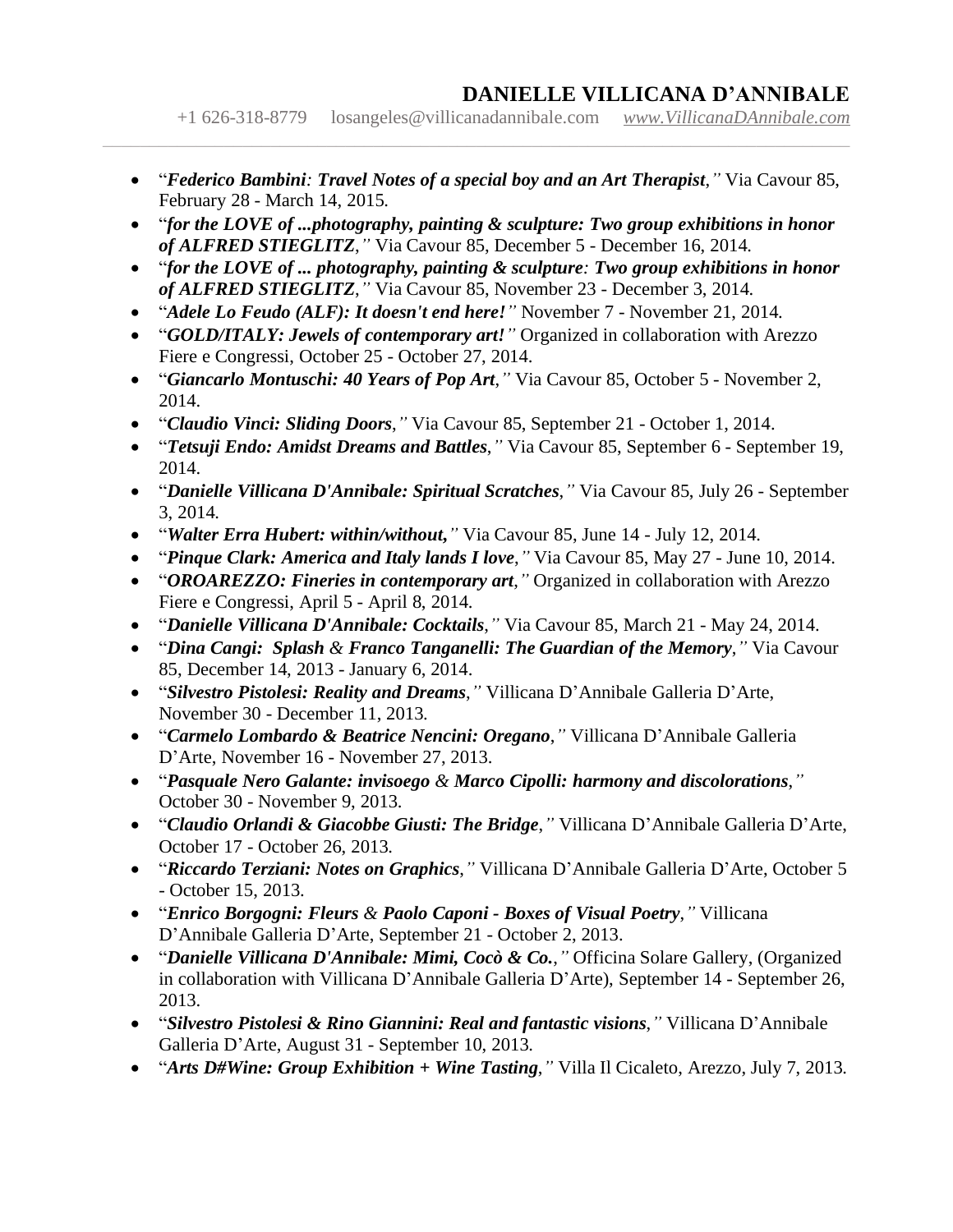+1 626-318-8779 [losangeles@villicanadannibale.com](mailto:losangeles@villicanadannibale.com) *[www.VillicanaDAnnibale.com](http://www.villicanadannibale.com/)*

• "*Termoli Boogie Woogie: Nino Barone, Michele Carafa, Cleofino Casolino, Lucia di Micela & Antonio Marcovicchio*,*"* Villicana D'Annibale Galleria D'Arte, June 22 - July 3, 2013.

- "*Giovanni Maranghi: An adorable lie*,*"* Villicana D'Annibale Galleria D'Arte, June 7 June 19, 2013.
- "*Susan Leyland scultura Luigi Falai pittura: Walking in Tuscany*,*"* Villicana D'Annibale Galleria D'Arte, May 25 - June 4, 2013.
- "*WineArt - Group Exhibition + Wine Tasting*,*"* Villa Il Cicaleto, Arezzo, May 12, 2013.
- "*Antonella Cedro: Purposely Imperfect*,*"* Villicana D'Annibale Galleria D'Arte, May 11 May 22, 2013.
- "*Giustino Caposciutti: Stuff about Nails*,*"* Villicana D'Annibale Galleria D'Arte, April 27 - May 7, 2013.
- "*Arnaldo Boscherini: Maximalist research*,*"* Villicana D'Annibale Galleria D'Arte, April 13 - April 24, 2013.
- "*Giancarlo Montuschi: Path of the Major Arcana*,*"* Villicana D'Annibale Galleria D'Arte, March 28 - April 9, 2013.
- "*Ugo Pagliaro: Sentieri Virtuali / Virtual Paths*,*"* Villicana D'Annibale Galleria D'Arte, December 14 - December 20, 2012.
- "*Danielle Villicana D'Annibale: American Spirit*,*"* Villicana D'Annibale Galleria D'Arte, December 1 - December 11, 2012.
- "*Lilia Manneschi & Renato Marzocchi: Valigia a doppio fondo / Double Bottomed Suitcase*,*"* Villicana D'Annibale Galleria D'Arte, November 3 - November 23, 2012.
- "*Pasquale Nero Galante: NATURALnero*,*"* Villicana D'Annibale Galleria D'Arte, October 20 - October 31, 2012.
- "*Silvano Fabbroni: Amalgama / Amalgamate*,*"* Villicana D'Annibale Galleria D'Arte, October 9 - October 18, 2012.
- "*Enrico Borgogni: Fiore Nudo / Naked Flower*,*"* Villicana D'Annibale Galleria D'Arte, September 28 - October 7, 2012.
- "*Pasquale Marzelli: Volo Radente / Oblique Flight*,*"* Villicana D'Annibale Galleria D'Arte, September 15 - September 25, 2012.
- "*Vincenzo Calli painting Susan Leyland sculpture - Tuscan Shapes and Perfumes*,*"* Villicana D'Annibale Galleria D'Arte, September 1 - September 12, 2012.
- "*Maria Alejandra Sandoval: Scaturiscono / Flowing*,*"* Villicana D'Annibale Galleria D'Arte, July 4 - July 14, 2012.
- "*Lisa Egeli & Christopher Slatoff: Stelle (e Strisce) sotto il cielo di Arezzo / Stars (and Stripes) under the Aretine sky*,*"* Villicana D'Annibale Galleria D'Arte, June 30 - July 1, 2012.
- "*Daniele Alfani: Tra Mitologia e Fantasia / Between Mythology and Fantasy*,*"* Villicana D'Annibale Galleria D'Arte, June 15 - June 28, 2012.
- "*Silvestro Pistolesi ... viaggiando con Silvestro Pistolesi / ... traveling with Silvestro Pistolesi*,*"* Villicana D'Annibale Galleria D'Arte, June 2 - June 12, 2012.
- "*Vladimiro Andidero: Città labirintiche e altre visioni / Labyrinth Cities and Other Visions*,*"* Villicana D'Annibale Galleria D'Arte, May 18 - May 29, 2012.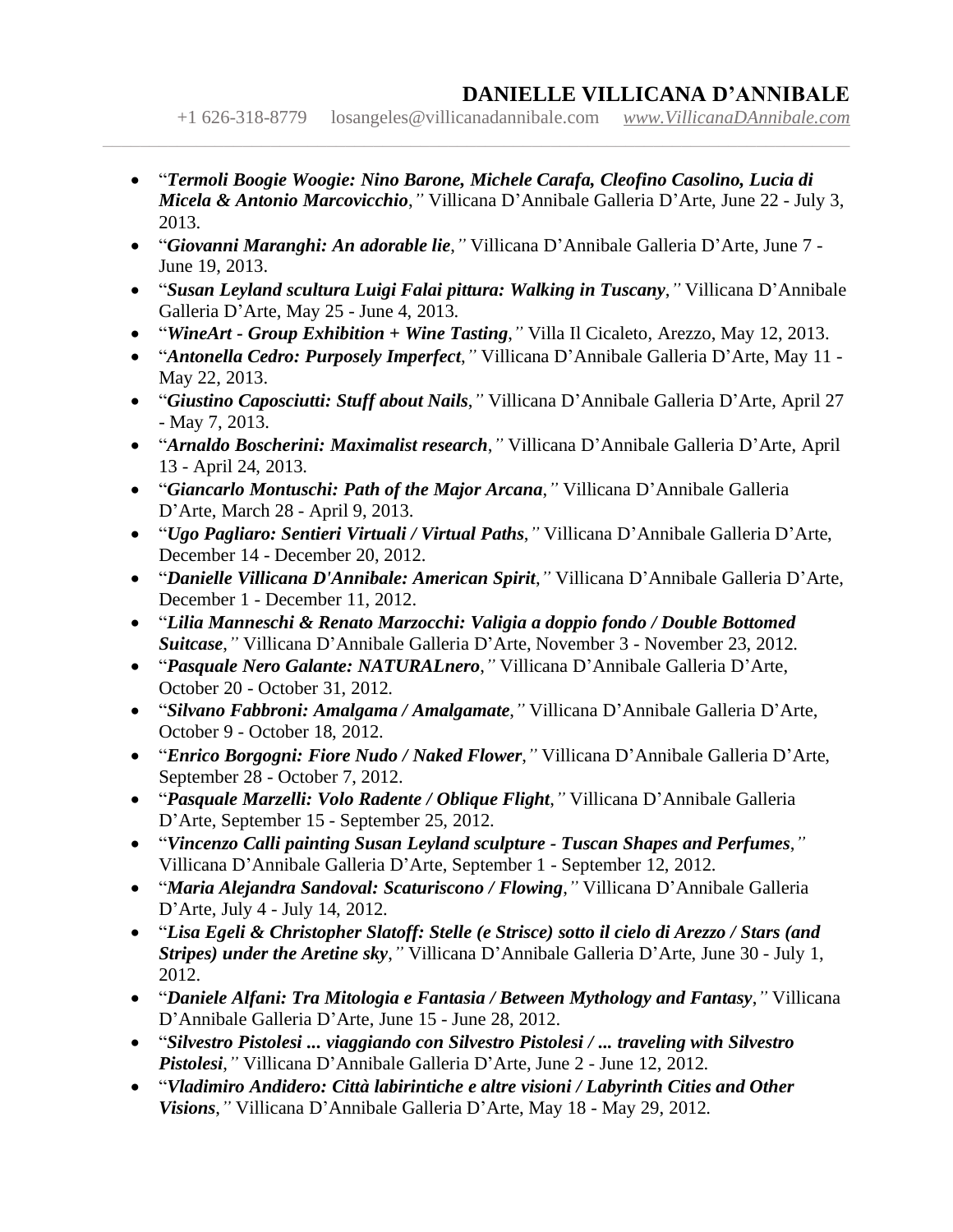+1 626-318-8779 [losangeles@villicanadannibale.com](mailto:losangeles@villicanadannibale.com) *[www.VillicanaDAnnibale.com](http://www.villicanadannibale.com/)*

- "*Lorenzo Donati: Vibranti Emozioni / Vibrant Emotions*,*"* Villicana D'Annibale Galleria D'Arte, May 4 - May 15, 2012.
- "*Giustino Caposciutti: Fra Tela e Muro / Between the canvas and the wall*,*"* Villicana D'Annibale Galleria D'Arte, April 20 - April 30, 2012.

- "*Alumni of the Middle School Convitto Nazionale Vittorio Emmanuele II° - I Piccoli Artisti nella Primavera / Little artists in springtime*,*"* Villicana D'Annibale Galleria D'Arte, April 13 - April 15, 2012.
- "*Fabio Civitelli: Il West Secondo Civitelli / The West according to Civitelli*,*"* Villicana D'Annibale Galleria D'Arte, March 24 - March 31, 2012.
- "*Giancarlo Montuschi: Pianeta Blu / Blue Planet*,*"* Villicana D'Annibale Galleria D'Arte, March 2 - March 21, 2012.
- "*Hats off to Signor Vasari for your first 500 years!!! Group exhibition #10*,*"* Villicana D'Annibale Galleria D'Arte,December 9 - December 23, 2011.
- "*Hats off to Signor Vasari for your first 500 years!!! Group exhibition #9*,*"* Villicana D'Annibale Galleria D'Arte, November 25 - December 7, 2011.
- "*Hats off to Signor Vasari for your first 500 years!!! Group exhibition #8,"* Villicana D'Annibale Galleria D'Arte, November 11 - November 23, 2011.
- "*Hats off to Signor Vasari for your first 500 years!!! Group exhibition #7*,*"* Villicana D'Annibale Galleria D'Arte, October 28 - November 9, 2011.
- "*Hats off to Signor Vasari for your first 500 years!!! Group exhibition #6*,*"* Villicana D'Annibale Galleria D'Arte, October 14 - October 26, 2011.
- "*Hats off to Signor Vasari for your first 500 years!!! Group exhibition #5*,*"* Villicana D'Annibale Galleria D'Arte, September 30 - October 12, 2011.
- *"Hats off to Signor Vasari for your first 500 years!!! Group exhibition #4," Villicana* D'Annibale Galleria D'Arte, September 16 - September 28, 2011.
- *"Hats off to Signor Vasari for your first 500 years!!! Group exhibition #3,"* Villicana D'Annibale Galleria D'Arte, September 1 - September 14, 2011.
- *"Hats off to Signor Vasari for your first 500 years!!! Group exhibition #2,"* Villicana D'Annibale Galleria D'Arte, July 30 - August 14, 2011.
- "*Hats off to Signor Vasari for your first 500 years!!! Group exhibition #1*,*"* Villicana D'Annibale Galleria D'Arte, July 20 - July 28, 2011.
- "*Claudia Vincenzi: Photography and digital graphics on galvanized sheet metal*,*"* Villicana D'Annibale Galleria D'Arte, July 2 - July 16, 2011.
- "*Ugo Pagliaro: Archivisio***ne**,*"* Villicana D'Annibale Galleria D'Arte, June 15 June 30, 2011.
- "*Lorenzo Donati: Notes of Color*,*"* Villicana D'Annibale Galleria D'Arte, May 24 June 12, 2011.
- "*Sigfrido Oliva: Recent Works*,*"* Villicana D'Annibale Galleria D'Arte, April 30 May 22, 2011.
- "*Kiyoko Hirai: Shinra-Banksyou*,*"* Villicana D'Annibale Galleria D'Arte, April 19 April 29, 2011.
- "*Sally Brennan & Johanna Herrera: 2 Californian Photographers Out West*,*"* Villicana D'Annibale Galleria D'Arte, April 12 - April 16, 2011.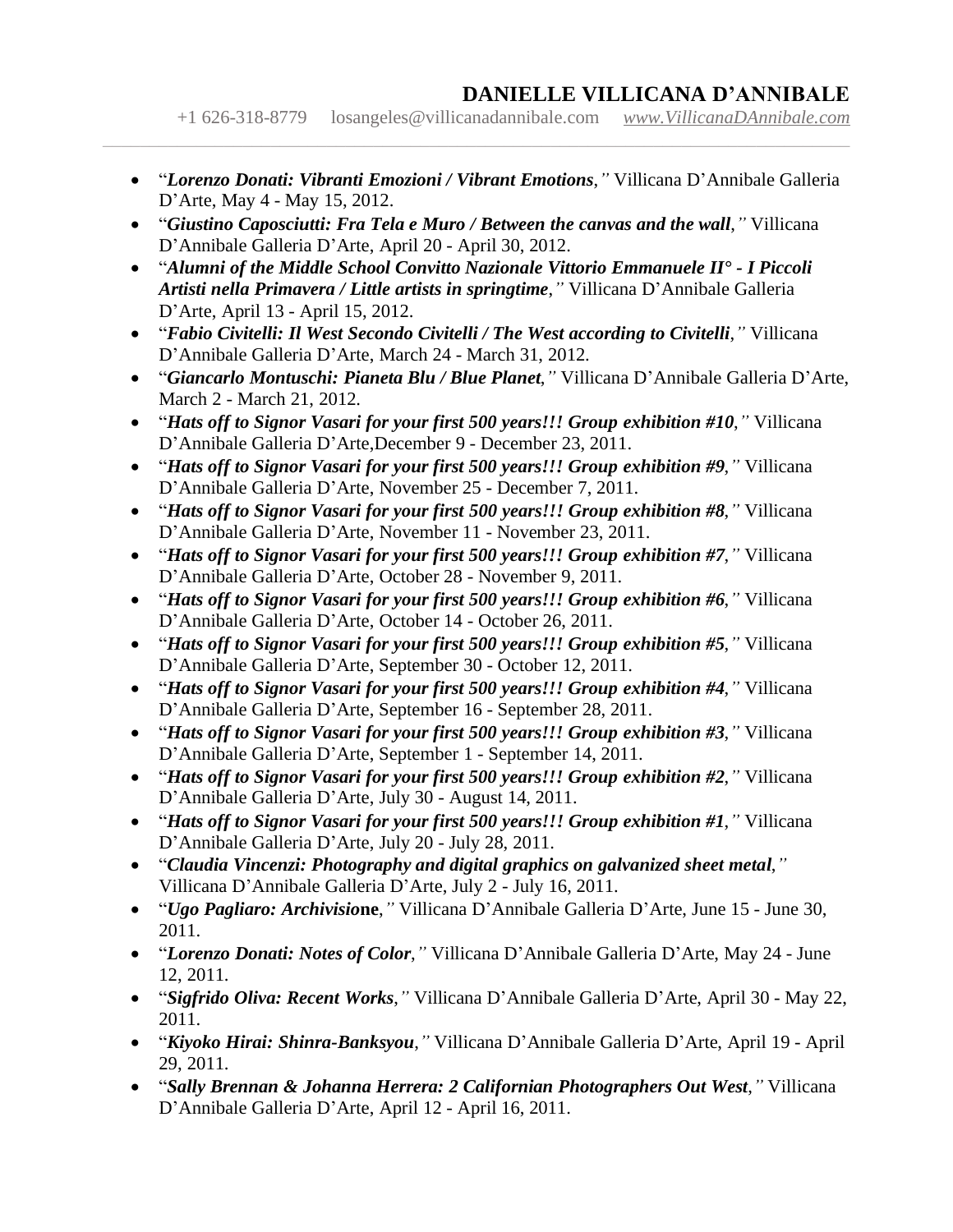+1 626-318-8779 [losangeles@villicanadannibale.com](mailto:losangeles@villicanadannibale.com) *[www.VillicanaDAnnibale.com](http://www.villicanadannibale.com/)*

• "*Silvestro Pistolesi: American & Italian Landscapes*,*"* Villicana D'Annibale Galleria D'Arte, March 19 - April 10, 2011.

 $\_$  , and the contribution of the contribution of the contribution of the contribution of the contribution of  $\mathcal{L}$ 

- "*Daniele Alfani: A Colorful Journey*,*"* Villicana D'Annibale Galleria D'Arte, March 5 March 17, 2011.
- "*It shone through to the membrane calling into energy that was action*,*"* Villicana D'Annibale Galleria D'Arte, February 5 - March 4, 2011. Artists: Costantino Baldino, Eugenia Butler, Danielle Villicana D'Annibale & Vladimiro Sokolov.
- "*Danielle Villicana D'Annibale: Peacock Dreams*,*"* Villicana D'Annibale Galleria D'Arte, January 8 - February 3, 2011.
- "*Mix of Local and Non-Local Artists,"* Villicana D'Annibale Galleria D'Arte, December 11, 2010 - January 6, 2011. Artists: Costantino Baldino, Vanna Vannoni Bartolini, Morena Chiodi, Danielle Villicana D'Annibale, Silvano Favilli, Edi Magi, Sara Miatt, Margo Romani Pasquini & Cristina Werner.

#### **PUBLICATIONS – Catalogues:**

- *LE QUATTRO GRAZIE: Susan Gesundheit, Jan Handtmann, Caryl Levy e Ruth Weisberg*. Arezzo: Blurb, 2018.
- *RUTH WEISBERG: In attesa / Waiting*. Arezzo: Blurb, 2018.
- *ANA TABERNA: Pace e ordine / Peace and order*. Arezzo: Blurb, 2017.
- *SUSAN MOSS: homage to color*. Arezzo: Blurb, 2017.
- *DINA CANGI: Omaggio ad Einstein*. Arezzo: Blurb, 2016.
- *PINQUE CLARK: Life happens*. Arezzo: Blurb, 2015.
- *Maila Stolfi & Annamaria Veccia pittura, Cristiana Cravanzola, Rino Giannini & Sylvia Loew scultura: Volarte*. Arezzo: Blurb, 2015.
- *Maila Stolfi & Annamaria Veccia pittura : Volarte, Cristiana Cravanzola, Rino Giannini & Sylvia Loew scultura: Volarte*. Arezzo: Blurb, 2015.
- *ROBERTO MESCHINI: Allegoria Contro Corrente*. Arezzo: Blurb, 2015.
- *LUIGI FALAI: Omaggio a Pietro Annigoni II*. Arezzo: Blurb, 2015.
- *ANTONIO CICCONE: Omaggio a Pietro Annigoni II.* Arezzo: Blurb, 2015.
- *BEATRICE NENCINI: L'intimità della scultura*. Arezzo: Blurb, 2014.
- *ADELE LO FEUDO: qui non si muore!* Arezzo: Blurb, 2014.
- *CLAUDIO VINCI: sliding doors*. Arezzo: Blurb, 2014.
- *TETSUJI ENDO: Tra Sogni e Battaglie*. Arezzo: Blurb, 2014.
- *WALTER ERRA HUBERT: within/without***.** Arezzo: Blurb, 2014.
- *PINQUE CLARK: America and Italy lands I love*. Arezzo: Blurb, 2014.
- *FRANCO TANGANELLI: il guardiano della memoria*. Arezzo: Blurb, 2013.
- *DINA CANGI: splash*. Arezzo: Blurb, 2013.
- *BEATRICE NENCINI: Origano*. Arezzo: Blurb, 2013.
- *CARMELO LOMBARDO: Origano*. Arezzo: Blurb, 2013.
- *RICCARDO TERZIANI: appunti di grafica*. Arezzo: Blurb, 2013.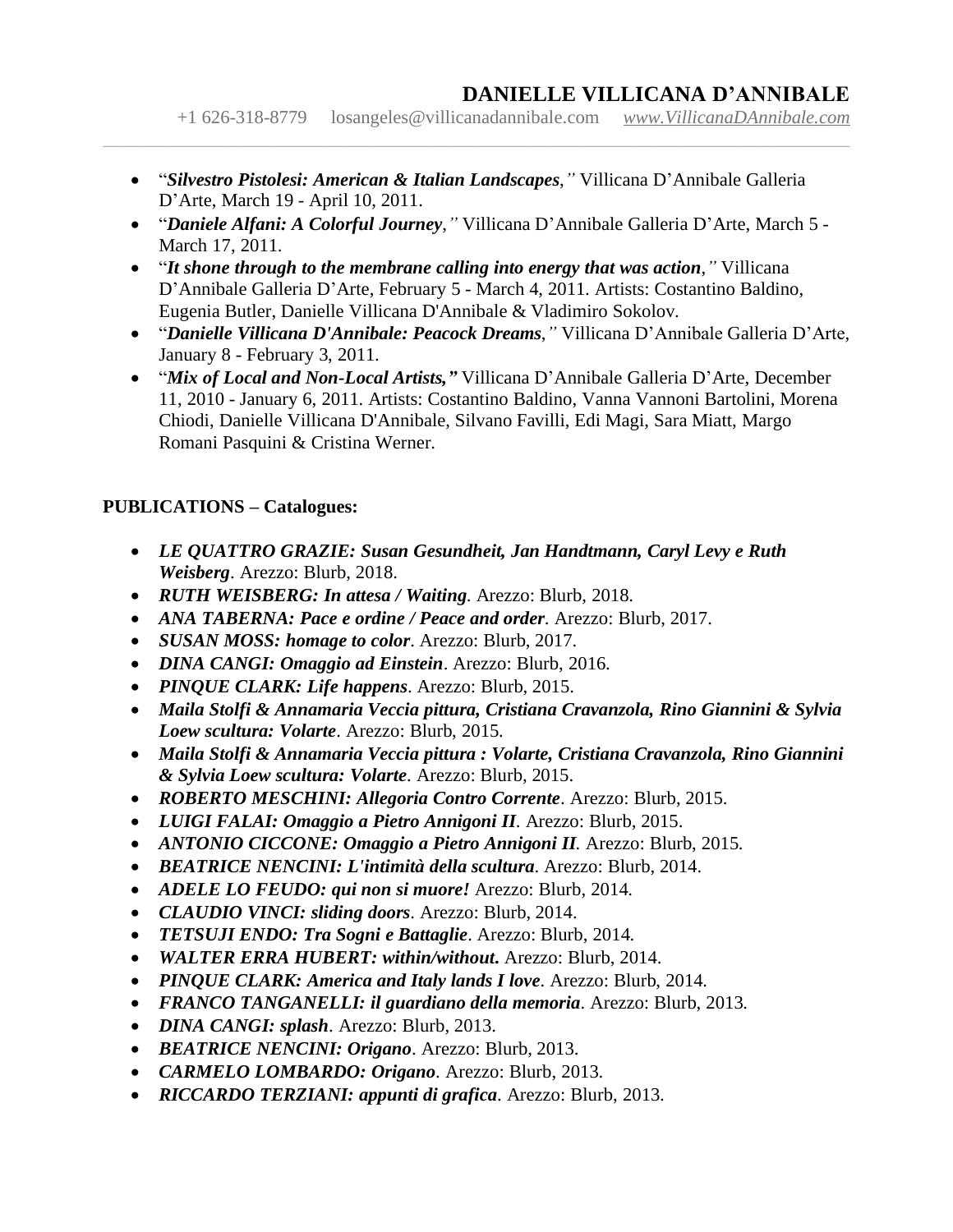+1 626-318-8779 [losangeles@villicanadannibale.com](mailto:losangeles@villicanadannibale.com) *[www.VillicanaDAnnibale.com](http://www.villicanadannibale.com/)*

 $\_$  , and the contribution of the contribution of the contribution of the contribution of the contribution of  $\mathcal{L}$ 

- *MARCO CIPOLLI: sintonie e discromie*. Arezzo: Blurb, 2013.
- *PASQUALE NERO GALANTE: invisoego*. Arezzo: Blurb, 2013.
- *GIACOBBE GIUSTI: the bridge*. Arezzo: Blurb, 2013.
- *CLAUDIO ORLANDI: the bridge*. Arezzo: Blurb, 2013.
- *ENRICO BORGOGNI: Fleurs*. Arezzo: Blurb, 2013.
- *PAOLO [CAPONI:](https://www.villicanadannibale.com/) [Scatole](https://www.villicanadannibale.com/) di Poesia Visiva*. Arezzo: Blurb, 2013.
- *DANIELLE VILLICANA D'ANNIBALE: Mimi, Cocò & Co*. Arezzo: Blurb, 2013.
- *RINO GIANNINI: Le Visioni Vere e Fantastiche*. Arezzo: Blurb, 2013.
- *SILVESTRO PISTOLESI: Le Visioni Vere e Fantastiche*. Arezzo: Blurb, 2013.
- *GIOVANNI MARANGHI: Un'Adorabile Bugia*. Arezzo: Blurb, 2013.
- *ANTONELLA CEDRO: Volutamente Imperfetto*. Arezzo: Blurb, 2013.
- *GIUSTINO CAPOSCIUTTI: Roba da Chiodi*. Arezzo: Blurb, 2013.
- *ARNALDO BOSCHERINI: Ricerca Massimalista*. Arezzo: Blurb, 2013.
- *GIANCARLO MONTUSCHI: Il Sentiero degli Arcani Maggiori*. Arezzo: Blurb, 2013.
- *DANIELLE VILLICANA D'ANNIBALE: American Spirit, opere dal 1993 al 2012*. Arezzo: Blurb, 2012.
- *LILIA MANNESCHI & RENATO MARZOCCHI: Valigia a doppio fondo*. Arezzo: Blurb, 2012.
- *PASQUALE NERO GALANTE: NATURALnero*. Arezzo: Blurb, 2012.
- *SILVANO FABBRONI: Amalgama*. Arezzo: Blurb, 2012.
- *ENRICO BORGOGNI: Fiore Nudo*. Arezzo: Blurb, 2012.
- *PASQUALE MARZELLI: Volo Radente*. Arezzo: Blurb, 2012.
- *Forme e Profumi Toscani: VINCENZO CALLI pittura, SUSAN LEYLAND scultura*. Arezzo: Blurb, 2012.
- *Forme e Profumi Toscani: SUSAN LEYLAND scultura*. Arezzo: Blurb, 2012.
- *Forme e Profumi Toscani: VINCENZO CALLI pittura*. Arezzo: Blurb, 2012.
- *Scaturiscono: MARIA ALEJANDRA SANDOVAL*. Arezzo: Blurb, 2012.
- *Tra Mitologia e Fantasia: DANIELE ALFANI*. Arezzo: Blurb, 2012.
- *Città labirintiche e altre visioni: VLADIMIRO ANDIDERO*. Arezzo: Blurb, 2012.
- *Vibranti Emozioni: LORENZO DONATI*. Arezzo: Blurb, 2012.
- *GIUSTINO CAPOSCIUTTI: Fra Tela e Muro*. Arezzo: Blurb, 2012.
- *Pianeta Blu: GIANCARLO MONTUSCHI*. Arezzo: Blurb, 2012.

#### **TV/PRESS, PROFESSIONAL HONORS & AWARDS**:

- 2022-1998 Frequent publishings in newspapers, magazines, online websites, tv, including:
	- *TG Teletruria*
	- *Toscana TV*
	- *Rai*
	- *VoyageLA*
	- *Shoutout LA*
- *La Nazione*
- *Corriere di Arezzo*
- *ArezzoOra.it*
- *AboutArtOnline.com*
- *EtruriaTurismo.it*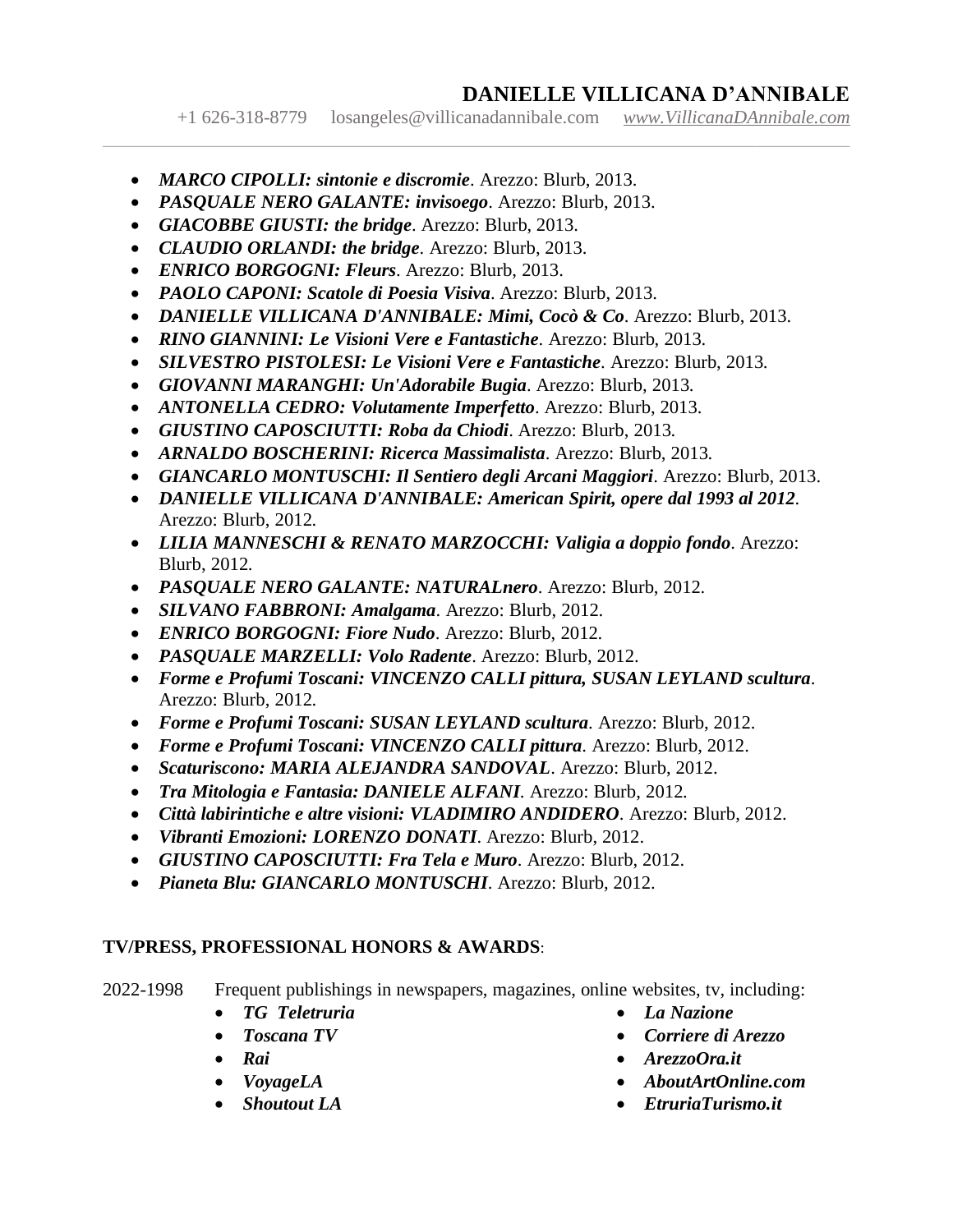+1 626-318-8779 [losangeles@villicanadannibale.com](mailto:losangeles@villicanadannibale.com) *[www.VillicanaDAnnibale.com](http://www.villicanadannibale.com/)*

- *EventieSacre.it*
- *Lobodilattice.com*
- *InformagiovaniArezzo.it*
- *PremioCeleste.it*
- *TempoLiberoToscana.it*
- *Contemporart*
- *Juliet Art Magazine*
- *La Toscana*
- *Exibart*
- *Artribune*
- *Arte.it*
- *Alò WEB TV*
- *ArezzoWeb.it*
- *ArezzoNotizie.it*
- *InformArezzo.it*
- *StampToscana.it*
- *FolleRumba.it*
- *Corriere Fiorentino*
- *MyNews Termoli e Molise*
- *afNews*, *Riviera24*
- *Cultura Tascabile*
- *International Urbis e Artis Art Magazine Bimestrale*
- *Il Settimanale di Arezzo*
- *Il Tirreno*
- 2021 **The Municipality of Poppi** in Tuscany, Italy, invited our gallery to prepare an exhibition in honor of Dante at the prestigious **Palazzo Giorgi**, the **Municipal Gallery of Contemporary Art**, in Poppi, November 13, 2021 – January 9, 2022, presented by the Mayor and the City Officials.
- 2021 Two interviews by **Alò WEB TV** on our exhibit "*ARTwalk + gastronomic tour ITALY: In the middle of the VIA CAVOUR walk we found ourselves in a LUMINOUS group exhibition & Celebrating 10 years of contemporary art since 2010"*
- 2014 Highly esteemed cultural journalist **Fabrizio Borghini** and **Toscana Cultura** honored me with a "*ENCOUNTERS WITH ART AWARD 2014 (INCONTRI CON L'ARTE AWARD 2014)*" at the Alfieri Theater in Florence, for my work in promoting the arts.
- 2014 **Arezzo Fiere & Congressi S.r.l.** invited my husband and I to prepare an exhibition at the most important fair in Arezzo **OroArezzo** in April. We presented "*Fineries in contemporary art*." Shortly after in October we were invited to present another exhibition at **GOLD/ITALY**, the second most important fair in Arezzo, by the name of "*Jewels of contemporary art – Made in Italy*!"
- 2011–present I have appeared on the local television close to 100 times, for my work or exhibits curated by my husband and I, both on art historian **Dr. Liletta Fornasari'**s program during the evening news on **TG Teletruria** as well as Florentine journalist **Fabrizio Borghini'**s program "*Incontri con l'Arte*" *(Encounters with Art)* which broadcasts on Channel 18 of **Toscana Tv**. **TGR** (**RAI 3**) and a few other television stations have broadcast our exhibits as well. Links to these broadcasts may be seen on my Youtube Channel: *<https://www.youtube.com/c/DanielleVillicanaDAnnibale/videos>*.
- 1999 **Rai − Radiotelevisione italiana** interviewed me regarding my work on the **Venetian Hotel & Casino**, and I was in various articles in different newspapers in Prato, Italy, due to that project as well as many articles and press worldwide on our team of incredible artists in Los Angeles and Las Vegas.